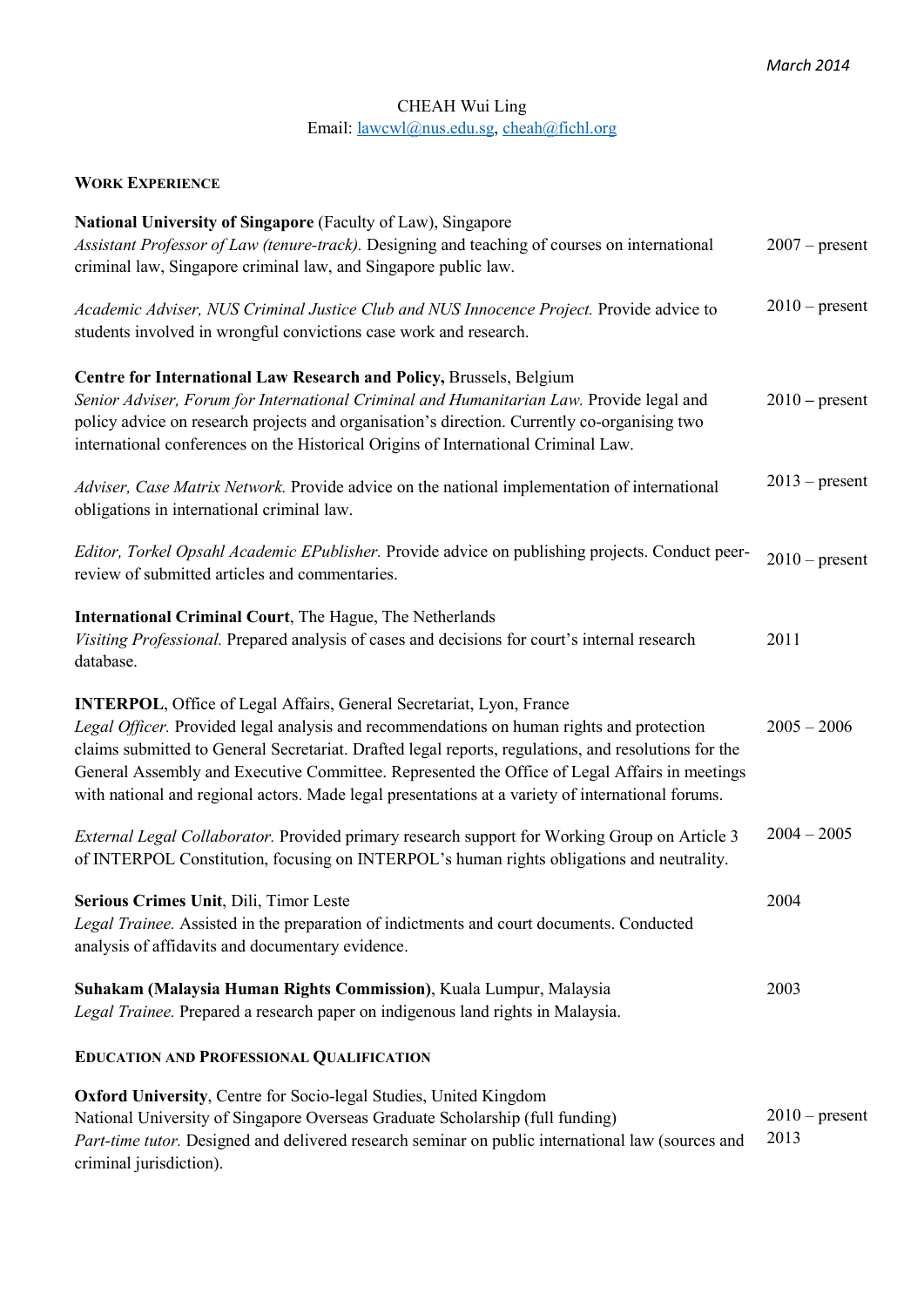| <b>European University Institute, Florence, Italy</b>                                                                                                        | 2012          |
|--------------------------------------------------------------------------------------------------------------------------------------------------------------|---------------|
| Diploma in Human Rights Law (1 of 2 diplomas awarded for 2012 course examinations)                                                                           |               |
| General Course attended: Human Rights Between Individualism and Collective Interests;                                                                        |               |
|                                                                                                                                                              |               |
| Specialised Courses attended: The Environmental Dimension of Human Rights.                                                                                   |               |
| <b>Attorney and Counselor-at-Law</b> , New York, United States (qualified to practice law in New                                                             | 2010          |
| York)                                                                                                                                                        |               |
| Harvard University School of Law, Boston, United States                                                                                                      | $2007 - 2008$ |
| <b>Master of Laws</b>                                                                                                                                        |               |
| National University of Singapore Faculty of Law Scholarship                                                                                                  |               |
| Kathryn Aguirre Worth Memorial Scholarship                                                                                                                   |               |
| <b>Thesis</b>                                                                                                                                                |               |
| Thesis topic: "The Use of Human Rights Discourse by the 'Comfort Women' Movement"                                                                            |               |
| (subsequently published by Harvard Human Rights Journal)                                                                                                     |               |
| Harvard's Program on the Legal Profession Research Award                                                                                                     |               |
| Harvard East Asian Legal Studies Research Conference Award                                                                                                   |               |
| Human Rights Program Research Conference Award                                                                                                               |               |
|                                                                                                                                                              |               |
| <b>Queen Mary University of London</b>                                                                                                                       | $2006 - 2008$ |
| Diploma in International and Comparative Commercial Arbitration                                                                                              |               |
| National University of Singapore Faculty of Law, Singapore                                                                                                   | $2003 - 2005$ |
| <b>Master of Laws (research)</b>                                                                                                                             |               |
| National University of Singapore Scholarship for LL.M Studies (local)                                                                                        |               |
| Asia Research Institute Research Award                                                                                                                       |               |
| Asia Research Institute Graduate Symposium, Graduate Paper Prize                                                                                             |               |
| <b>Thesis</b>                                                                                                                                                |               |
| Thesis topic: "Justice and Reconciliation in Post-Conflict Timor Leste" (subsequently published<br>by UCLA Journal of International Law and Foreign Affairs) |               |
|                                                                                                                                                              |               |
| <b>National University of Singapore Faculty of Law</b>                                                                                                       | $1999 - 2003$ |
| <b>Bachelor of Laws</b>                                                                                                                                      |               |
| Second-upper Honours, Dean's List of Academic Excellence 2000/2001/2003                                                                                      |               |
| <b>Talent Development Programme</b>                                                                                                                          |               |
| Jessup International Law Moots Competition, Quarter-finalist, 2003                                                                                           |               |
| Asia-Pacific Presentation Competition, Judges Award, 2002                                                                                                    |               |
| Rodyk and Davidson Scholarship, 2000                                                                                                                         |               |
| <b>APPOINTMENTS AND OTHER ACTIVITIES</b>                                                                                                                     |               |
| International Law Association Committee on Complementarity in International Criminal Law,                                                                    | 2013          |
| <b>Appointed Member</b>                                                                                                                                      |               |
| ESIL Interest Group on Feminism and International Law, Coordinating Committee                                                                                | 2012          |
|                                                                                                                                                              |               |
| The Hague Academy for International Law, Centre for Studies and Research,                                                                                    | 2012          |
| Selected Participant (with funding)                                                                                                                          |               |

University of Copenhagen, iCourts Research Centre, Visiting Researcher (funded by iCourts) 2012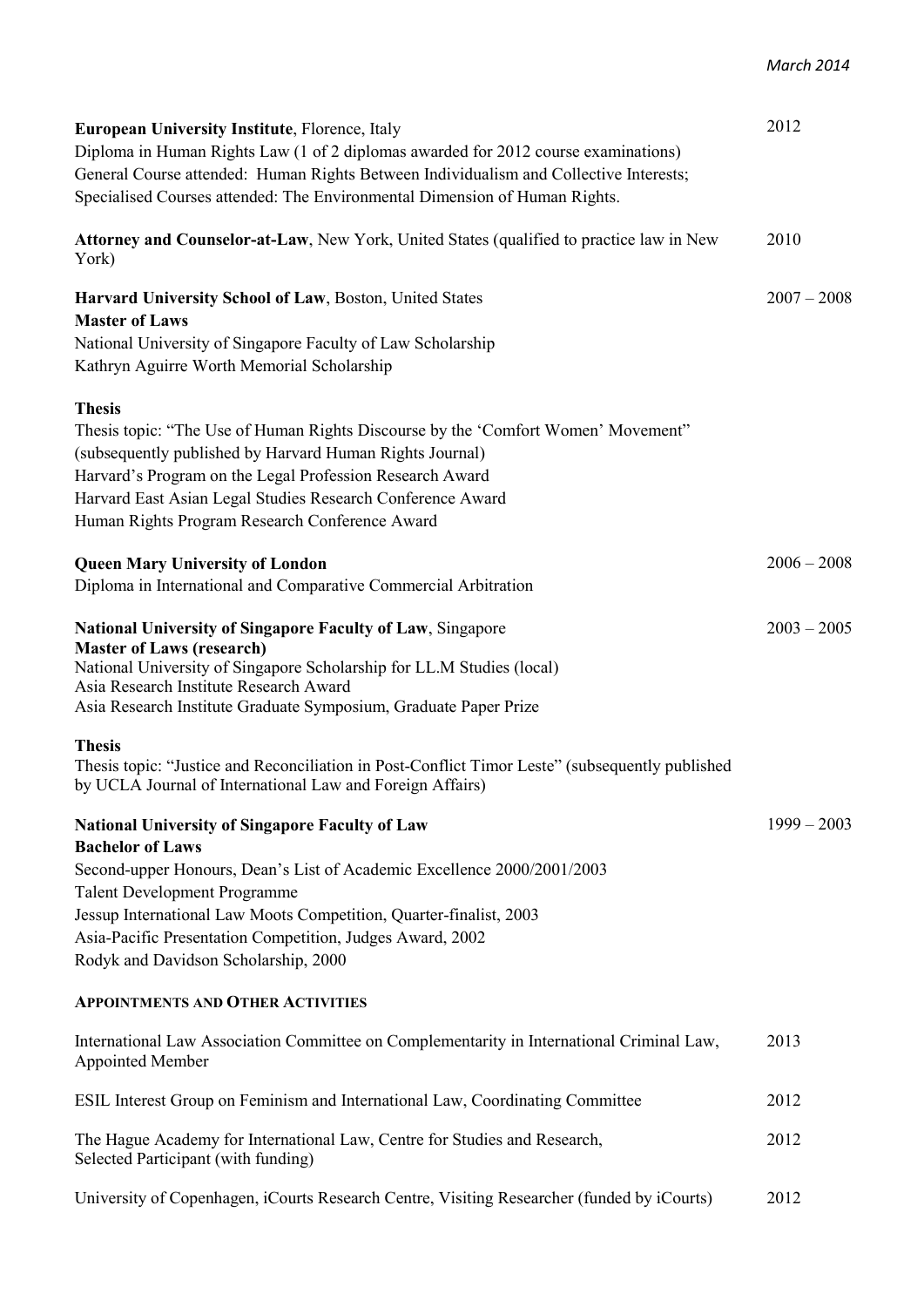*March 2014* 

| Humboldt-Universitat zu Berlin, Faculty of Law, Visiting Researcher                                                                                                                                                                                         | 2012             |
|-------------------------------------------------------------------------------------------------------------------------------------------------------------------------------------------------------------------------------------------------------------|------------------|
| Invited academic contributor to Wrongful Convictions Blog (http://wrongfulconvictionsblog.org/)                                                                                                                                                             | $2010$ - present |
| Singapore Supreme Court, Young Amicus Curiae, in the case of PP v Chong Kai Xiong and<br>others [2010] SGHC 101, on the issue of illegal assemblies and processions.                                                                                        | 2010             |
| Centre for Transnational Legal Studies, London, Teaching Faculty (International Criminal Law)                                                                                                                                                               | 2009             |
| Comparative press freedoms research project for Singapore Minister of Law, Researcher.                                                                                                                                                                      | 2009             |
| Royal University of Law and Economics (Cambodia), Visiting Professor                                                                                                                                                                                        | 2009             |
| University of Lyon III, LL.M. program, Visiting Professor                                                                                                                                                                                                   | 2008             |
| International Christian University, Tokyo, Japan, Visiting Researcher                                                                                                                                                                                       | 2007             |
| PROFESSIONAL AND SPEAKING INVITATIONS                                                                                                                                                                                                                       |                  |
| <b>Contact Group on Piracy off the Coast of Somalia</b><br>Presentation: "Maximising the Use of International Legal Frameworks to Facilitate Inter-state<br>Cooperation in Cases of Piracy"                                                                 | 2013             |
| Max Planck Institute on Foreign and International Criminal Law<br>Presentation: "ASEAN Developments in Inter-state Cooperation to Combat Transnational Crime"                                                                                               | 2012             |
| Double book launch, "State Sovereignty, Old Evidence and Core International Crimes", 11th<br>Session of the ICC Assembly of States Parties.<br>Presentation: "The Importance and Use of Historical Evidence by Courts trying Core International<br>Crimes." | 2012             |
| Book launch, International Sex Crimes, Centre for Transnational Legal Studies, London<br>Presentation: "Open Access Publishing and Increasing the Availability of Legal Research and<br>Information"                                                        | 2012             |
| Human Rights Resource Centre for ASEAN, Rule of Law Research Project<br>Legal report: "The Rule of Law in Singapore"                                                                                                                                        | 2011             |

### **ACADEMIC PUBLICATIONS**

"An Expository Approach to Public Law Adjudication: The Singapore Judiciary's Evolving Jurisprudence", *An Empirical Study of the Development of Singapore Law: 20th Anniversary of the AELA* (Singapore Academy of Law) (upcoming 2014).

"Being an International Law Lecturer in the 21<sup>st</sup> Century: Where Tradition Meets Innovation", Cambridge Journal of International and Comparative Law*,* Volume 2, No 4, 2014.

"Extradition and Mutual Legal Assistance in the Prosecution of Serious Maritime Crimes: A Comparative and Critical Analysis of Applicable Legal Frameworks", *Hague Academy Research Series* (upcoming 2014).

"Fair Treatment Standards in Transnational and International Criminal Law: International Developments and National Relevance", Singapore Academy of Law Journal, Volume 25, 2013.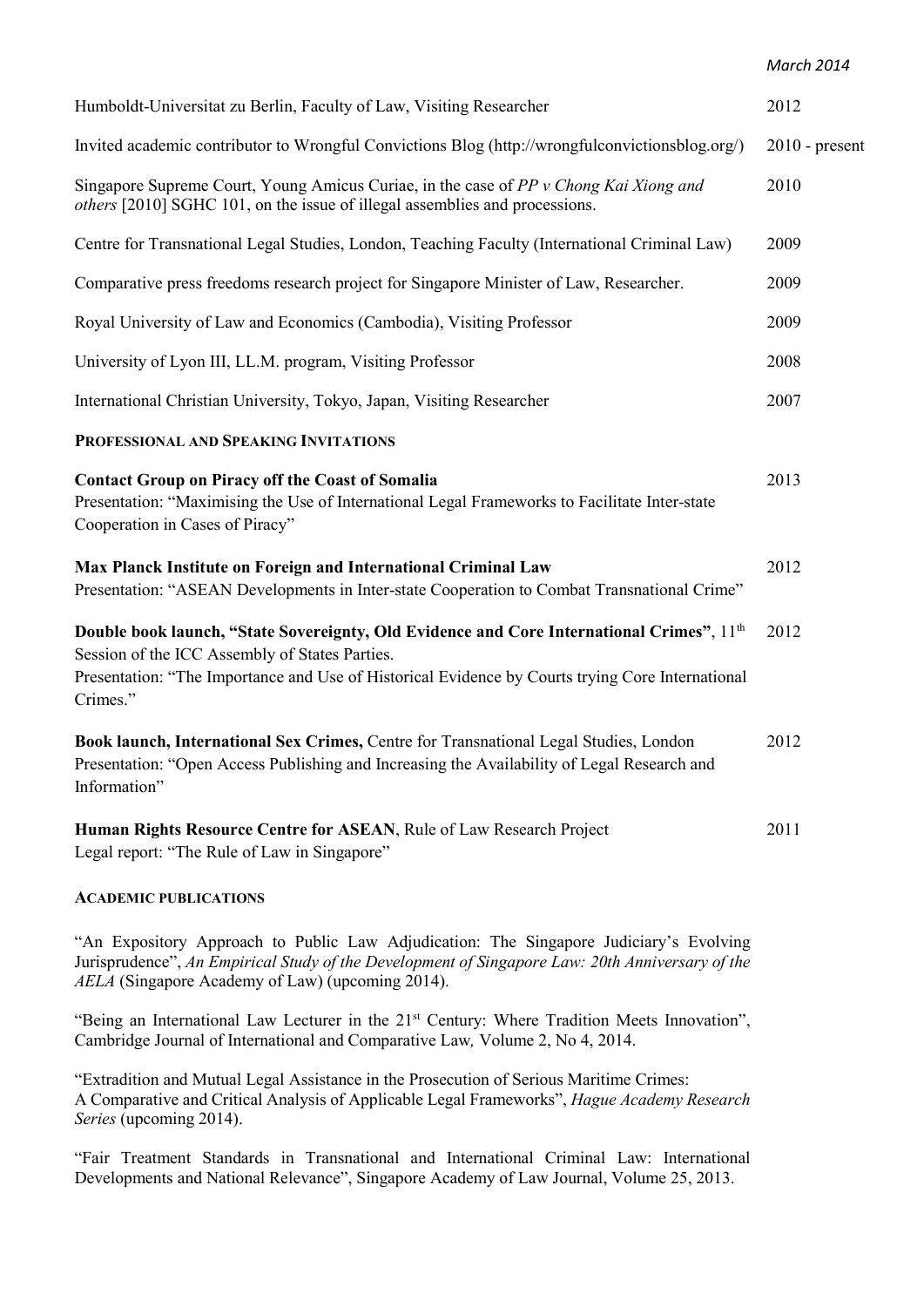"Examining Thematic Prosecutions and the Challenges of Understanding and Proving International Sex Crimes" (with Morten Bergsmo, Alf Butenschøn Skre & Elizabeth Wood), *Policy Brief Series No.11* (Torkel Opsahl Academic EPublisher 2013).

*Old Evidence and Core International Crimes* (Torkel Opsahl Academic EPublisher 2013) (coeditor, with Morten Bergsmo)

"Towards Rational Thematic Prosecution and the Challenge of International Sex Crimes" (with Morten Bergsmo), in Morten Bergsmo (ed), *Thematic Prosecution of International Sex Crimes*  (Torkel Opsahl Academic EPublisher 2012).

"Maritime Crimes and the Problem of Cross-border Enforcement: Making the Most of Existing Multilateral Instruments", in J Ashley Roach and Robert Beckman (eds), *Piracy and International Maritime Crimes in ASEAN: Prospects for Cooperation* (Edward Elgar, 2012).

"Justice as Practised by Victims of Conflict: Post-WWII Movements as Sites of Engagement and Knowledge", in *Feminist Perspectives on Transitional Justice* (Intersentia, 2012).

"Developing a People-Centred Justice in Singapore: In Support of Pro Bono and Innocence Work", proceedings of 2011 Innocence Network Conference, Cincinnati Law Review, Volume 80, 2012.

 "Singapore country report", in *Rule of Law for Human Rights in the ASEAN Region: A Base-line Study* (Human Rights Resource Centre of ASEAN 2011).

"Private Defence", in Wing-Cheong Chan, Barry Wright & Stanley Yeo (eds), *Codification, Macaulay and the Indian Penal Code: The Legacies and Modern Challenges of Criminal Law Reform* (Ashgate 2011).

"Post-WWII British 'Hell-ship' Trials in Singapore: Omissions and the Attribution of Responsibility", Journal of International Criminal Justice (Oxford University Press), Volume 8.4, 2010.

"Policing Interpol: the Commission for the Control of Interpol's Files and the Right to a Remedy", International Organizations Law Review (BRILL), Volume 7.2, 2010.

"Mapping Interpol's Evolution: Functional Expansion and the Move towards Legalization", Policing: A Journal of Policy and Practice (Oxford University Press), Volume 4.1, 2010.

"Suhakam: Malaysia Human Rights Commission: The First Ten Years", Development Note, Asian Yearbook of International Law (Routledge), 2010.

"Walking the Long Road in Solidarity and Hope: a Case Study of the 'Comfort Women' Movement's Deployment of Human Rights Discourse", Harvard Human Rights Journal, Volume 22, Issue 1, 2009.

"Migrant Workers as Citizens on the ASEAN Landscape: International Law and the Singaporean Experiment", Chinese Journal of International Law (Oxford University Press), 2009.

"The criminal law model and human rights model: a case study of counter-trafficking strategies in the ASEAN region", Essex Human Rights Review, Volume 3:1, 2005.

 "Forgiveness and Punishment in Post-conflict Timor", UCLA Journal of International Law and Foreign Affairs, Volume 10, No.1, 2005

"Sagong Tasi and Orang Asli Land Rights in Malaysia: Victory, Milestone or False Start", Law, Social Justice and Global Development Journal, Volume 2, 2004.

"ASEAN and International Law", 6 Sing. J. Int'l & Comp. L. 1073, Associate Editor, 2002.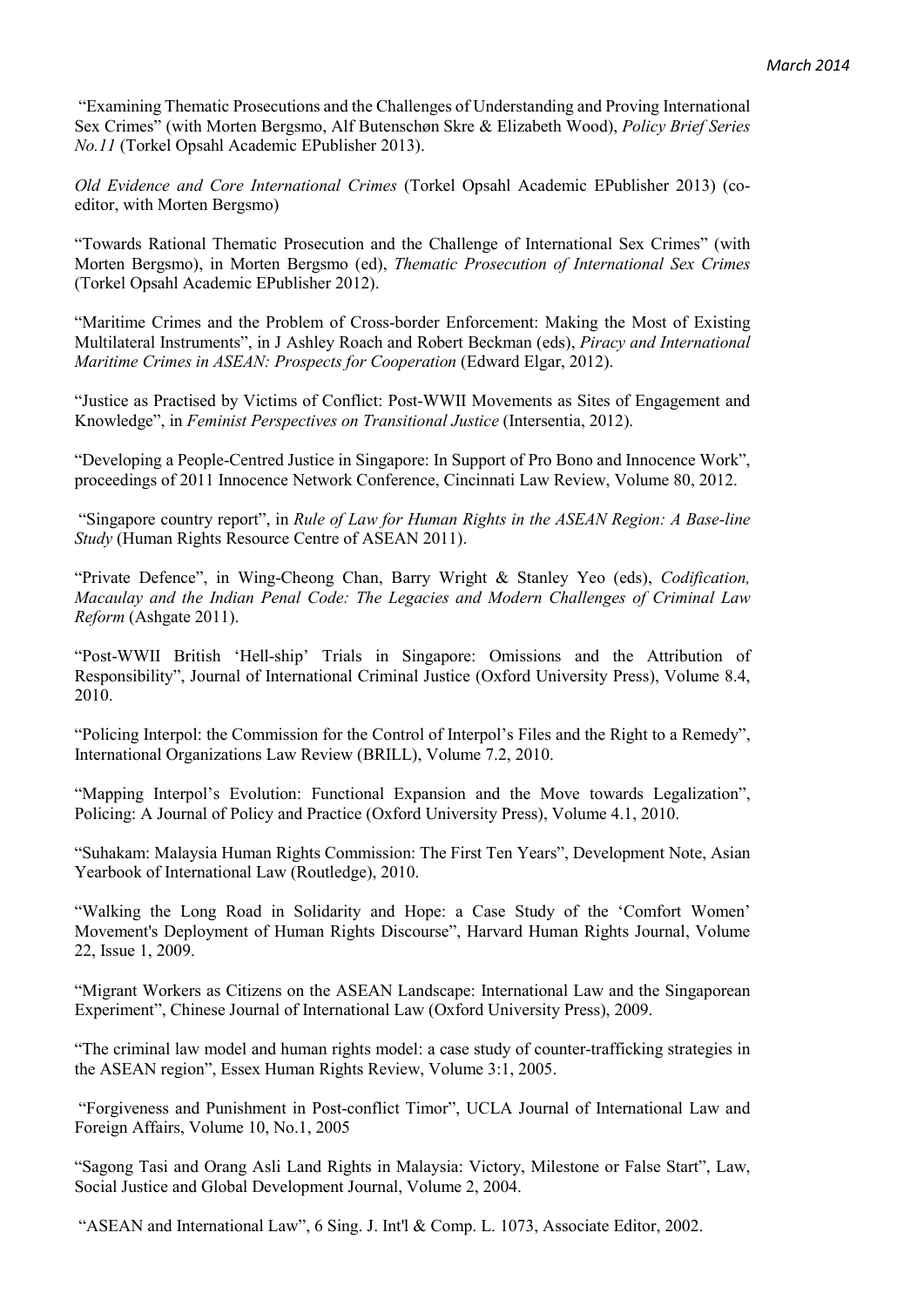Review of Morten Bergsmo (ed), *Complementarity and the Exercise of Universal Jurisdiction for Core International Crimes* (Torkel Opsahl Academic EPublisher 2010), Criminal Law Forum, upcoming 2013.

Review of Simon Chesterman and Angelina Fisher (eds), *Private Security, Public Order: The Outsourcing of Public Services and Its Limits* (Oxford University Press 2009)*,* Singapore Journal of Legal Studies, July, 2011.

### **CONFERENCE PAPERS AND PRESENTATIONS**

"The Singapore Trials", Historical Origins of International Criminal Law Seminar, Centre for International Law Research and Policy, Hong Kong, 1-2 March 2014 (invited speaker).

"Old Evidence and the Singapore Trials", Old Evidence Collection and War Crime Trials in Asia, 5-6 March 2014, Fudan University Law School (invited speaker).

"Claims of Superior Orders in the Singapore Trials", Research Seminar Series, NUS Law, 16 October 2013.

"Situating the Singapore Trials within the Landscape of Post-WWII Prosecutions", Centre of International Law, NUS, 16 October 2013.

"Modes of Liability in 'Hell-ship' cases", Trials for International Crimes in Asia, Centre of Asian Legal Studies, NUS, 17-18 October 2013.

"History and Development of Transnational Criminal Justice: ASEAN", invited speaker, International Crime Control Workshop, Max Planck Institute for Foreign and International Criminal Law, Freiburg, Germany, 27-28 November 2012.

"The British Military's Prosecution of Japanese War Crimes in Singapore: Colonial Ideas of Justice", Critical Approaches to International Criminal Law Conference, University of Liverpool, 6-8 December 2012.

"The British Military's Prosecution of Japanese War Crimes in Singapore: A Socio-legal and Historical Study", Lunchtime Seminar, iCourts Research Centre, University of Copenhagen, 8 November 2012.

"The British Military's Prosecution of Japanese War Crimes in Post-Colonial Singapore: A Socio-Legal and Historical Study", Exploring the Legal in Socio-Legal Studies, London School of Economics, 21 September 2012.

"Multiple Forms of IO Legal Accountability: A Case Study of Interpol's Public and Private Data Processing Arrangements", 7<sup>th</sup> Global Administrative Law Seminar, La Tuscia University, Viterbo,  $10 - 11$  June 2011.

"Macaulay's Private Defence after 150 Years: Historical Origins, Judicial Developments and the Need for Legislative Reconsideration", Symposium on A Model Indian Penal Code adhering to the philosophy of Macaulay, National University of Singapore, 9 – 10 June 2010.

"Victim Participation at the Extraordinary Chambers of the Courts of Cambodia", Brown-bag Lunch Presentation, East-West Centre, Hawaii, 7 January 2010.

"Death and Suffering onboard WWII 'Hell-ships': Reading the Singapore Trials", Oxford Transitional Justice Conference, 27 – 29 June 2009.

"Hybrid Tribunals as Agents of Translation and Transformation", 2009 Law and Society Junior Scholar's Workshop (selected participant), Denver, 26 – 27 May 2009.